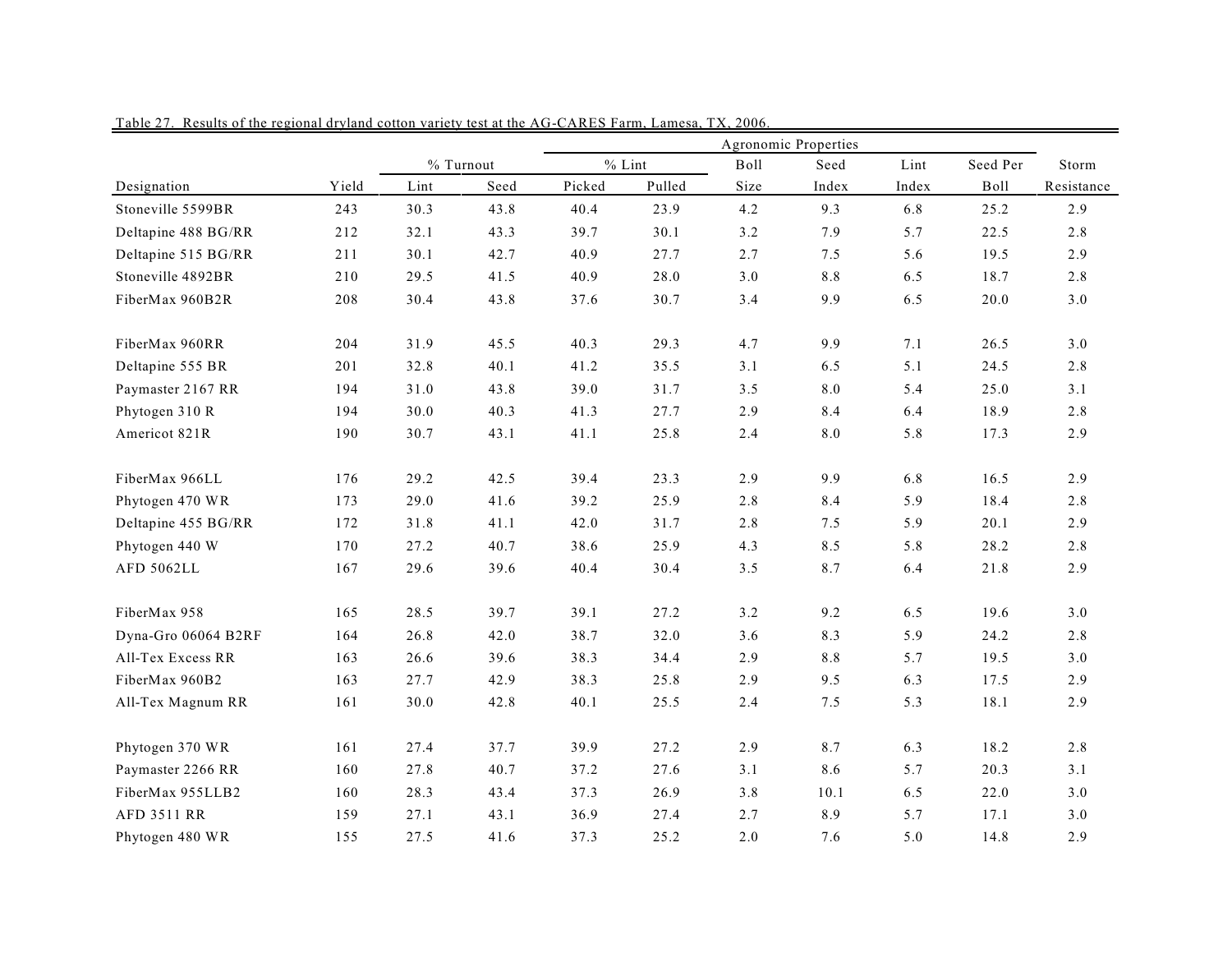|                     | Micro- |        | Uni-    |          | Elon-  | Leaf           |      |      | Color               | Loan   |        | Gross Loan Value per Acre |
|---------------------|--------|--------|---------|----------|--------|----------------|------|------|---------------------|--------|--------|---------------------------|
| Designation         | naire  | Length | formity | Strength | gation | Index          | Rd   | $+b$ | Grade <sup>1/</sup> | Value  | \$     | Rank                      |
| Stoneville 5599BR   | 5.1    | 1.05   | 80.8    | 27.9     | 5.8    | $\overline{4}$ | 75.4 | 8.2  | $31 - 2,41 - 1$     | 0.4828 | 117.32 | 3                         |
| Deltapine 488 BG/RR | 4.7    | 1.08   | 80.7    | 28.6     | 6.1    | 3              | 76.2 | 8.4  | $31 - 1, 31 - 2$    | 0.5625 | 119.25 | $\mathbf{1}$              |
| Deltapine 515 BG/RR | 4.8    | 1.04   | 80.6    | 28.5     | 5.8    | $\overline{4}$ | 76.6 | 8.1  | $31 - 1,41 - 1$     | 0.5130 | 108.24 | 5                         |
| Stoneville 4892BR   | 5.2    | 1.05   | 82.4    | 27.6     | 6.3    | 3              | 75.7 | 8.6  | $31 - 2, 31 - 4$    | 0.5010 | 105.21 | 6                         |
| FiberMax 960B2R     | 5.0    | 1.11   | 81.1    | 29.0     | 5.2    | $\mathfrak{Z}$ | 78.1 | 7.6  | $31 - 2$            | 0.5683 | 118.21 | $\overline{c}$            |
| FiberMax 960RR      | 4.7    | 1.07   | 80.8    | 29.0     | 5.4    | $\mathfrak{Z}$ | 78.6 | 8.1  | $31-1$              | 0.5408 | 110.32 | $\overline{4}$            |
| Deltapine 555 BR    | 4.6    | 1.01   | 78.8    | 26.8     | 5.9    | 3              | 79.0 | 7.6  | $31 - 1, 31 - 2$    | 0.5020 | 100.90 | $7^{\circ}$               |
| Paymaster 2167 RR   | 4.9    | 0.95   | 80.5    | 26.0     | 6.4    | $\overline{4}$ | 74.2 | 8.9  | $31 - 4, 41 - 3$    | 0.4703 | 91.24  | 10                        |
| Phytogen 310 R      | 4.9    | 1.02   | 80.8    | 26.4     | 7.3    | $\overline{4}$ | 76.4 | 8.1  | $31 - 2,41 - 1$     | 0.4953 | 96.09  | $8\,$                     |
| Americot 821R       | 4.9    | 1.00   | 80.2    | 27.3     | 6.8    | 3              | 75.3 | 8.9  | $31 - 2, 31 - 4$    | 0.4975 | 94.52  | 9                         |
| FiberMax 966LL      | 4.8    | 1.05   | 80.8    | 30.3     | 5.2    | $\mathfrak{Z}$ | 77.0 | 7.7  | $41-1$              | 0.5155 | 90.73  | 13                        |
| Phytogen 470 WR     | 4.8    | 1.04   | 81.0    | 28.2     | 7.7    | 5              | 74.3 | 8.2  | $41 - 1$            | 0.4943 | 85.51  | 16                        |
| Deltapine 455 BG/RR | 4.6    | 1.06   | 80.3    | 28.4     | 6.0    | $\overline{4}$ | 75.9 | 9.0  | $31 - 3, 31 - 4$    | 0.5280 | 90.82  | 12                        |
| Phytogen 440 W      | 4.7    | 1.06   | 81.8    | 29.6     | 7.4    | 5              | 73.7 | 8.3  | $41 - 1, 41 - 2$    | 0.4963 | 84.37  | 17                        |
| <b>AFD 5062LL</b>   | 4.7    | 0.97   | 79.2    | 24.9     | 5.8    | $\overline{4}$ | 74.0 | 8.4  | $41 - 1, 41 - 3$    | 0.4715 | 78.74  | 21                        |
| FiberMax 958        | 4.8    | 1.08   | 81.1    | 28.2     | 5.4    | $\mathfrak{Z}$ | 77.3 | 8.0  | $31 - 2$            | 0.5523 | 91.13  | 11                        |
| Dyna-Gro 06064 B2RF | 4.1    | 1.01   | 79.9    | 25.6     | 7.5    | 5              | 75.5 | 7.7  | $41 - 1$            | 0.4758 | 78.03  | 24                        |
| All-Tex Excess RR   | 4.7    | 0.98   | 80.5    | 29.2     | 6.9    | $\overline{4}$ | 74.3 | 8.6  | $41 - 1, 41 - 3$    | 0.4855 | 79.14  | 20                        |
| FiberMax 960B2      | 5.0    | 1.11   | 82.2    | 31.7     | 5.2    | $\overline{4}$ | 77.0 | 8.0  | $31 - 2$            | 0.5473 | 89.21  | 14                        |
| All-Tex Magnum RR   | 4.9    | 1.01   | 80.7    | 26.9     | 6.7    | 3              | 77.8 | 8.3  | $31 - 1, 31 - 2$    | 0.5000 | 80.50  | 19                        |
| Phytogen 370 WR     | 4.8    | 1.00   | 80.2    | 27.9     | 7.0    | 5              | 75.2 | 8.4  | $31 - 2,41 - 2$     | 0.4843 | 77.97  | 25                        |
| Paymaster 2266 RR   | 4.5    | 0.99   | 79.0    | 28.4     | 6.9    | $\overline{4}$ | 74.6 | 8.8  | $31 - 3,41 - 1$     | 0.4878 | 78.05  | 23                        |
| FiberMax 955LLB2    | 5.0    | 1.13   | 81.5    | 27.0     | 5.8    | 3              | 78.1 | 8.0  | $31 - 1, 31 - 2$    | 0.5500 | 88.00  | 15                        |
| AFD 3511 RR         | 4.6    | 0.99   | 79.7    | 27.1     | 6.4    | $\overline{4}$ | 74.7 | 8.9  | $31 - 4, 41 - 5$    | 0.4915 | 78.15  | 22                        |
| Phytogen 480 WR     | 4.8    | 1.04   | 81.9    | 30.4     | 7.6    | 5              | 74.2 | 8.3  | $41 - 1, 41 - 3$    | 0.4890 | 75.80  | $27\,$                    |

Table 27A. Results of the dryland regional cotton variety test at the AG-CARES Farm, Lamesa, TX, 2006.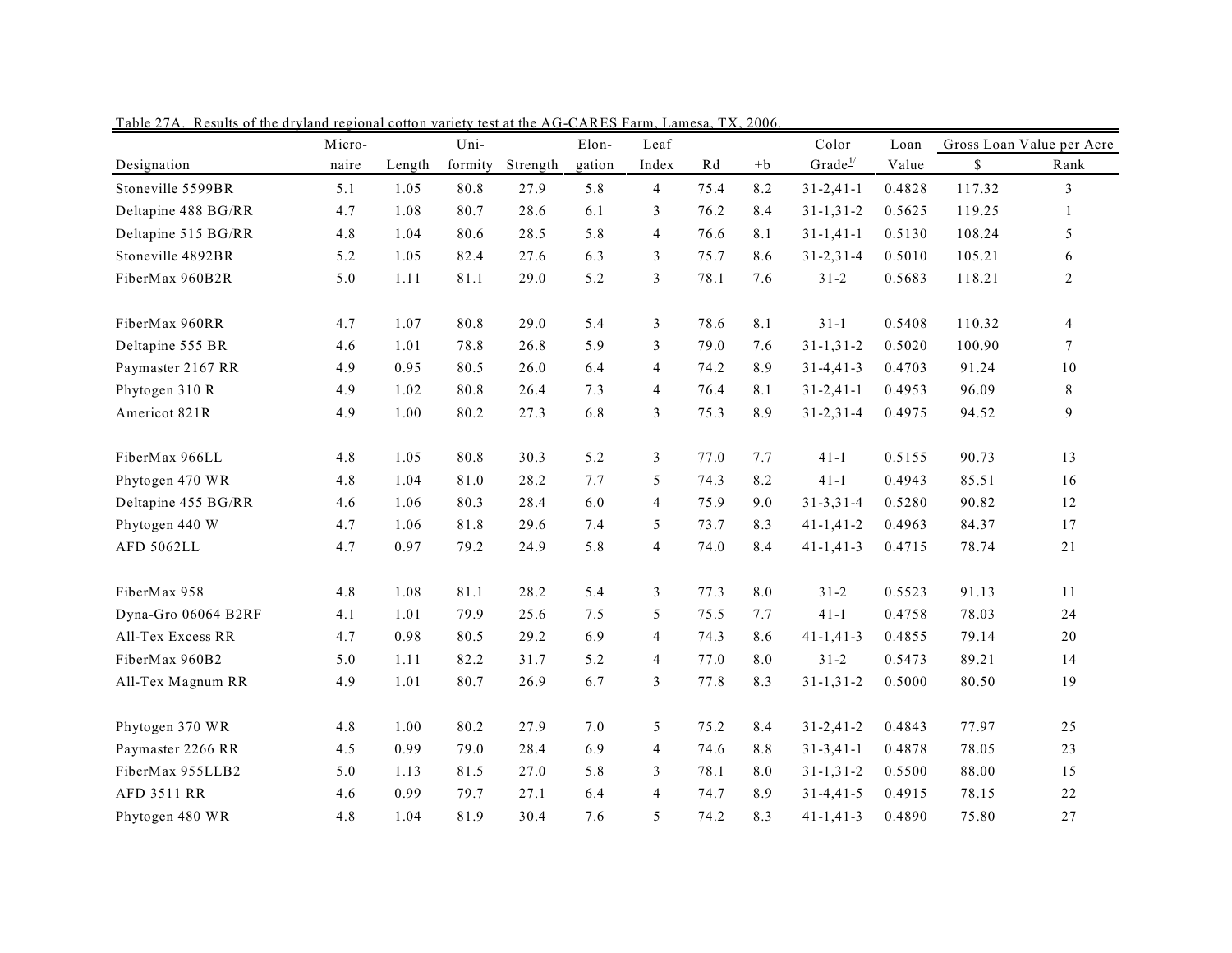| Table 27A. Cont.                    |        |        |         |          |        |                |      |      |                     |        |       |                           |
|-------------------------------------|--------|--------|---------|----------|--------|----------------|------|------|---------------------|--------|-------|---------------------------|
|                                     | Micro- |        | Uni-    |          | Elon-  | Leaf           |      |      | Color               | Loan   |       | Gross Loan Value per Acre |
| Designation                         | naire  | Length | formity | Strength | gation | Index          | Rd   | $+b$ | Grade $\frac{1}{2}$ | Value  | \$    | Rank                      |
| <b>Beltwide Cotton Genetics 24R</b> | 5.0    | 1.00   | 80.0    | 26.1     | 6.9    | 3              | 77.2 | 8.4  | $31 - 1$            | 0.4948 | 74.71 | 29                        |
| <b>AFD 3602RR</b>                   | 4.6    | 1.01   | 80.6    | 27.4     | 5.8    | 3              | 76.1 | 8.7  | $31 - 2, 31 - 3$    | 0.5000 | 75.50 | 28                        |
| FiberMax 958LL                      | 4.8    | 1.10   | 80.3    | 29.2     | 5.0    | 4              | 77.0 | 7.9  | $31 - 2,41 - 1$     | 0.5475 | 81.58 | 18                        |
| Dyna-Gro OA265 BR                   | 4.5    | 1.07   | 81.4    | 35.2     | 5.9    | 4              | 75.1 | 8.2  | $41 - 1$            | 0.5280 | 77.09 | 26                        |
| FiberMax 5044RR                     | 4.4    | 1.03   | 80.4    | 27.5     | 7.3    | 3              | 76.5 | 8.9  | $31 - 3$            | 0.5198 | 72.25 | 30                        |
| Stoneville NG2448R                  | 4.8    | 1.03   | 81.7    | 30.8     | 6.7    | 3              | 75.1 | 9.1  | $31 - 3, 31 - 4$    | 0.5185 | 70.00 | 31                        |
| FiberMax 5013                       | 4.7    | 0.96   | 79.6    | 29.1     | 6.3    | $\overline{4}$ | 74.0 | 8.2  | $41 - 1, 41 - 3$    | 0.4868 | 65.23 | 32                        |
| All-Tex Atlas RR                    | 4.7    | 0.96   | 79.2    | 28.0     | 6.8    | 4              | 75.4 | 9.0  | $31 - 2, 31 - 4$    | 0.4835 | 64.31 | 33                        |
| Paymaster 2326 RR                   | 4.8    | 1.02   | 79.5    | 26.9     | 6.6    | $\overline{4}$ | 73.6 | 8.8  | $41 - 3$            | 0.4925 | 64.03 | 34                        |
| Phytogen 72                         | 4.5    | 1.06   | 79.8    | 31.2     | 6.7    | 4              | 74.4 | 9.1  | $31 - 4, 41 - 4$    | 0.5245 | 61.89 | 35                        |
| Stoneville NG3969R                  | 4.3    | 1.04   | 81.1    | 28.8     | 6.6    | 3              | 76.9 | 8.7  | $31 - 1$            | 0.5183 | 55.46 | 36                        |
| Mean                                | 4.7    | 1.03   | 80.5    | 28.3     | 6.3    | 4              | 75.8 | 8.4  |                     | 0.5090 |       |                           |
| $C.V.$ %                            | 2.1    | 1.8    | 0.9     | 4.2      | 4.7    | 13.4           | 0.8  | 2.9  |                     | 2.6    |       |                           |
| $LSD$ 0.05                          | 0.2    | 0.03   | 1.3     | 2.0      | 0.5    | $\mathbf{1}$   | 1.0  | 0.4  |                     | 0.0220 |       |                           |

 $\frac{1}{2}$  Fiber quality determinations are made on samples from two reps. If the color grades from these two samples are identical, only one color grade is reported. If they are different, both are reported.